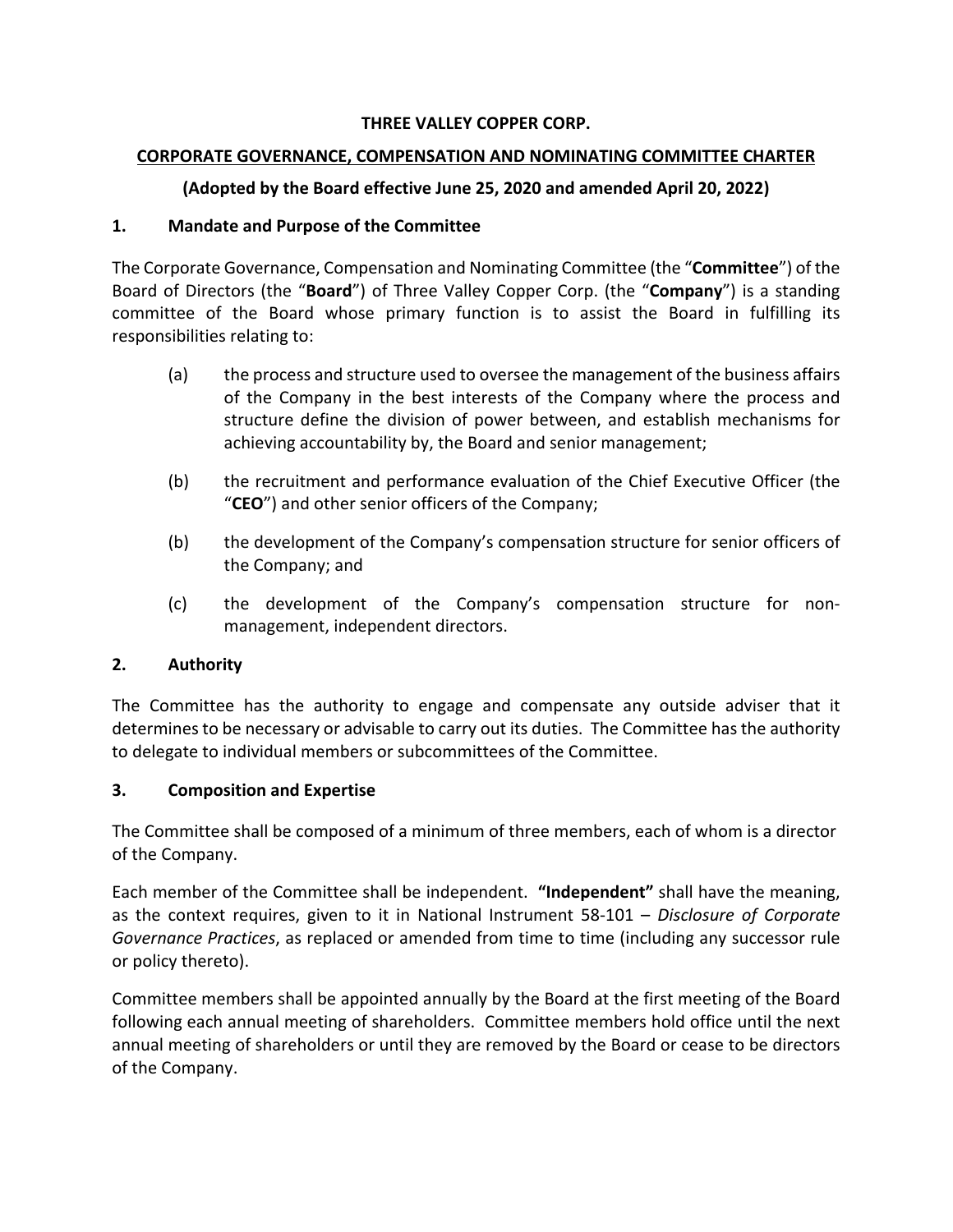The Board shall appoint one member of the Committee to act as Chair of the Committee. If the Chair of the Committee is absent from any meeting, the Committee shall select one of the other members of the Committee to preside at that meeting.

# **4. Meetings**

The Committee shall meet as many times as the Committee deems necessary to carry out its duties. The Chair shall develop and set the Committee's agenda, in consultation with other members of the Committee, the Board and senior management.

Notice of the time and place of every meeting shall be given in writing to each member of the Committee, at least 24 hours (excluding holidays) prior to the time fixed for such meeting.

A majority of the Committee shall constitute a quorum. No business may be transacted by the Committee except at a meeting of its members at which a quorum of the Committee is present in person or by means of such telephonic, electronic or other communications facilities as permit all persons participating in the meeting to communicate with each other simultaneously and instantaneously.

The Committee may invite such directors, officers and employees of the Company and advisors as it sees fit from time to time to attend meetings of the Committee.

The Committee shall meet without management present whenever the Committee deems it appropriate.

The Committee shall appoint a Secretary who need not be a director or officer of the Company. Minutes of the meetings of the Committee shall be recorded and maintained by the Secretary and shall be subsequently presented to the Committee for review and approval.

## **5. Committee and Charter Review**

The Committee shall conduct an annual review and assessment of its performance, effectiveness and contribution, including a review of its compliance with this Charter. The Committee shall conduct such review and assessment in such manner as it deems appropriate and report the results thereof to the Board.

## **6. Reporting to the Board**

The Committee shall report to the Board in a timely manner with respect to each of its meetings held. This report may take the form of circulating copies of the minutes of each meeting held.

# **7. Reporting to Shareholders**

If necessary, the Committee, with the assistance of management and any outside advisers the Committee deems appropriate, shall prepare a compensation report to be mailed to shareholders as part of the management information circular prepared for the annual meeting of shareholders.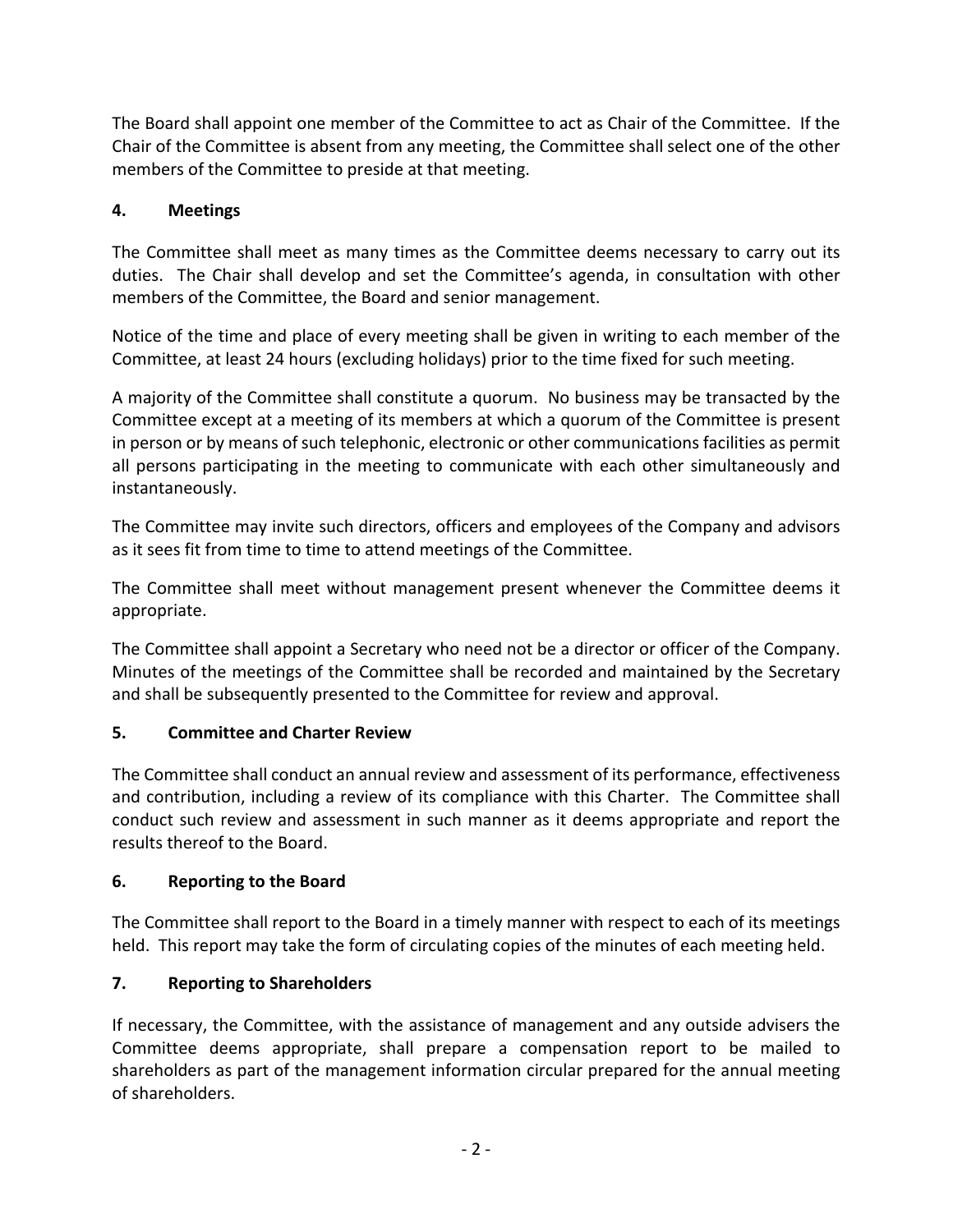## **8. Duties and Responsibilities**

Subject to the powers and duties of the Board, the Board has delegated the following powers and duties to be performed by the Committee on behalf of and for the Board:

- (a) reviewing the Company's overall compensation philosophy;
- (b) overseeing the evaluation of the Company's CEO and determining the compensation of the CEO;
- (c) in consultation with the CEO, overseeing the evaluation of the Company's senior officers and determining the compensation of senior officers other than the CEO;
- (d) reviewing the adequacy, amount and form of compensation paid to each independent director (and considering whether such compensation realistically reflects the time commitment, responsibilities and risks of directors) and making recommendations to the Board thereon;
- (e) making recommendations to the Board with respect to the adoption or amendment of incentive compensation plans;
- (f) making recommendations to the Board with respect to the adoption or amendment of equity-based compensation plans, including the designation of those who may participate in such plans and the issuance of incentive options in accordance with such plans;
- (g) reviewing executive compensation disclosure information before the Company publicly discloses the information;
- (h) requesting and directing management of the Company to provide information to the Committee and its professional advisors;
- (i) requesting management to take such actions as the Committee considers necessary or advisable for the proper performance by the Committee of its responsibilities hereunder; and
- (j) doing any other such things as the Committee may deem necessary or advisable so as to allow the Committee to properly perform its responsibilities;

## *Composition and Qualifications for the Board*

The Committee shall develop and update a long-term plan for the composition of the Board that takes into consideration the current strengths, competencies, skills, diversity and experience of the Board members, retirement dates and the strategic direction of the Company, and report to the Board thereon at least annually.

The Committee shall undertake an annual examination of the size of the Board, with a view to determining the impact of the number of directors, the effectiveness of the Board, and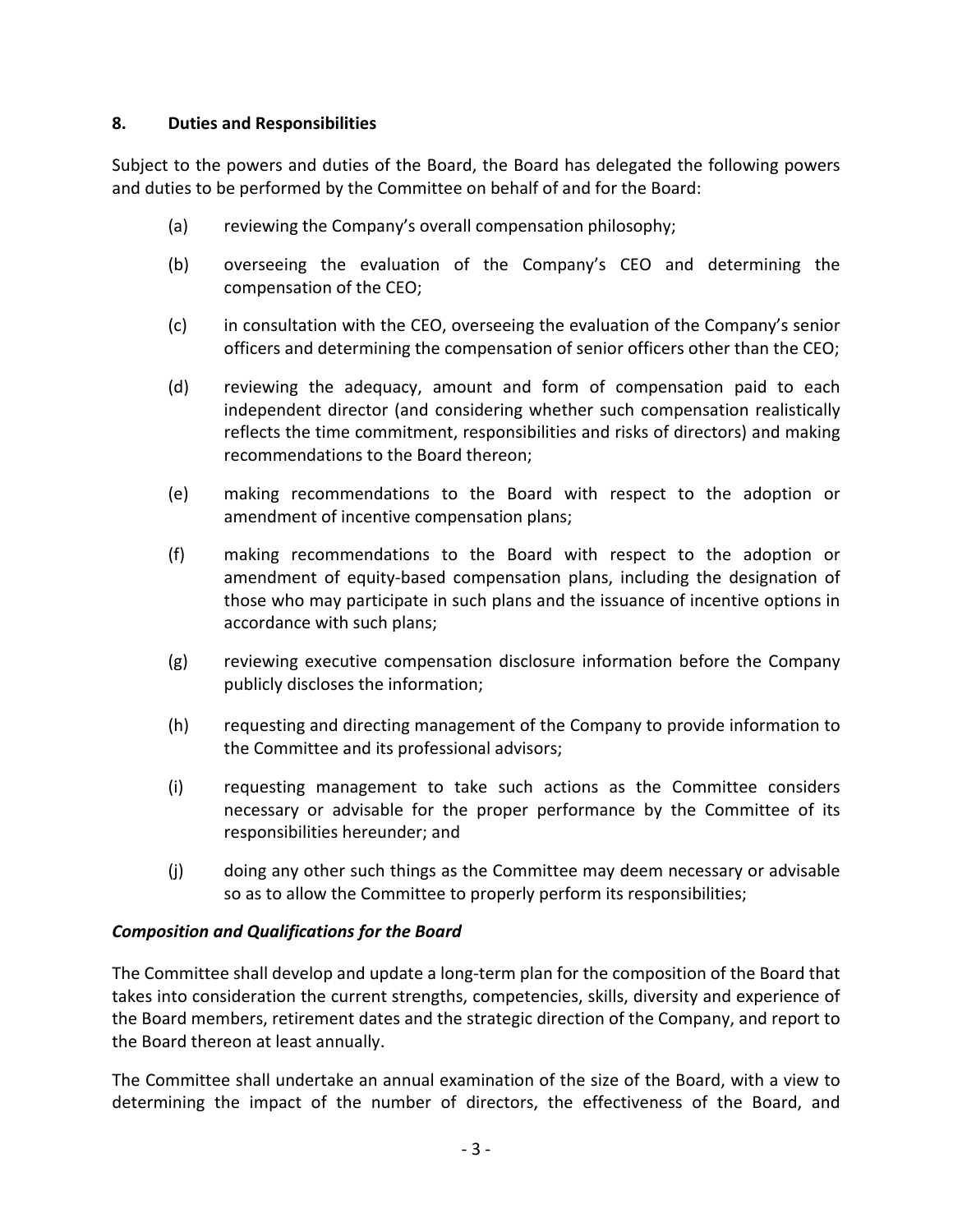recommend to the Board, if necessary, a reduction or increase in the size of the Board.

## *Compensation of Board Members*

In consultation with the Compensation Committee, the Committee shall recommend to the Board the remuneration (fees and/or retainer) to be paid to and the benefits to be provided to directors.

#### *Annual Assessments*

The Committee, in consultation with the Chair, shall endeavour to ensure that an appropriate system is in place to evaluate the effectiveness of the Board as a whole as well as the committees of the Board with a view to ensuring that they are fulfilling their respective responsibilities and duties. In connection with these evaluations, each director shall be requested to provide his or her assessment of the effectiveness of the Board and each committee as well as the performance of the individual directors on an annual basis.

## *Conflicts of Interest*

The Committee shall monitor conflicts of interest (real or perceived) of both the Board and management in accordance with the Code of Business Conduct and Ethics.

## *Annual Nominations*

Based on the guidelines referred to in this Charter, the Committee shall, in consultation with the Chair of the Board and the Chief Executive Officer (the "**CEO**"), annually or as required, recruit and identify individuals qualified to become new Board members and recommend to the Board new director nominees for the next annual meeting of shareholders.

In making its recommendations, the Committee shall: (i) consider the competencies and skills that the Board considers to be necessary for the Board as a whole to possess; (ii) consider the competencies and skills that the Board considers each existing director to possess (including the personality and other qualities of each director); (iii) review the qualifications of candidates suggested by members of the Board, shareholders, management and others and assess what competencies and skills each new nominee will bring to the boardroom; and (iv) consider the appropriate size of the Board, with a view to facilitating effective decision-making. The Committee shall also consider whether or not a new nominee can devote sufficient time and resources to his or her duties as a Board member.

In order to promote the Company's objective of gender diversity, as described in the Company's Diversity Policy, the Committee shall compile a short-list identifying potential candidates for appointment/nomination that includes at least one female candidate for each available Board seat. If, at the end of the selection process, no female candidates are selected, the Committee must be satisfied that there are objective reasons to support this determination.

The Committee may also recommend for Board approval the removal of a director from the Board or from a Board Committee if he or she is no longer qualified to serve as a director under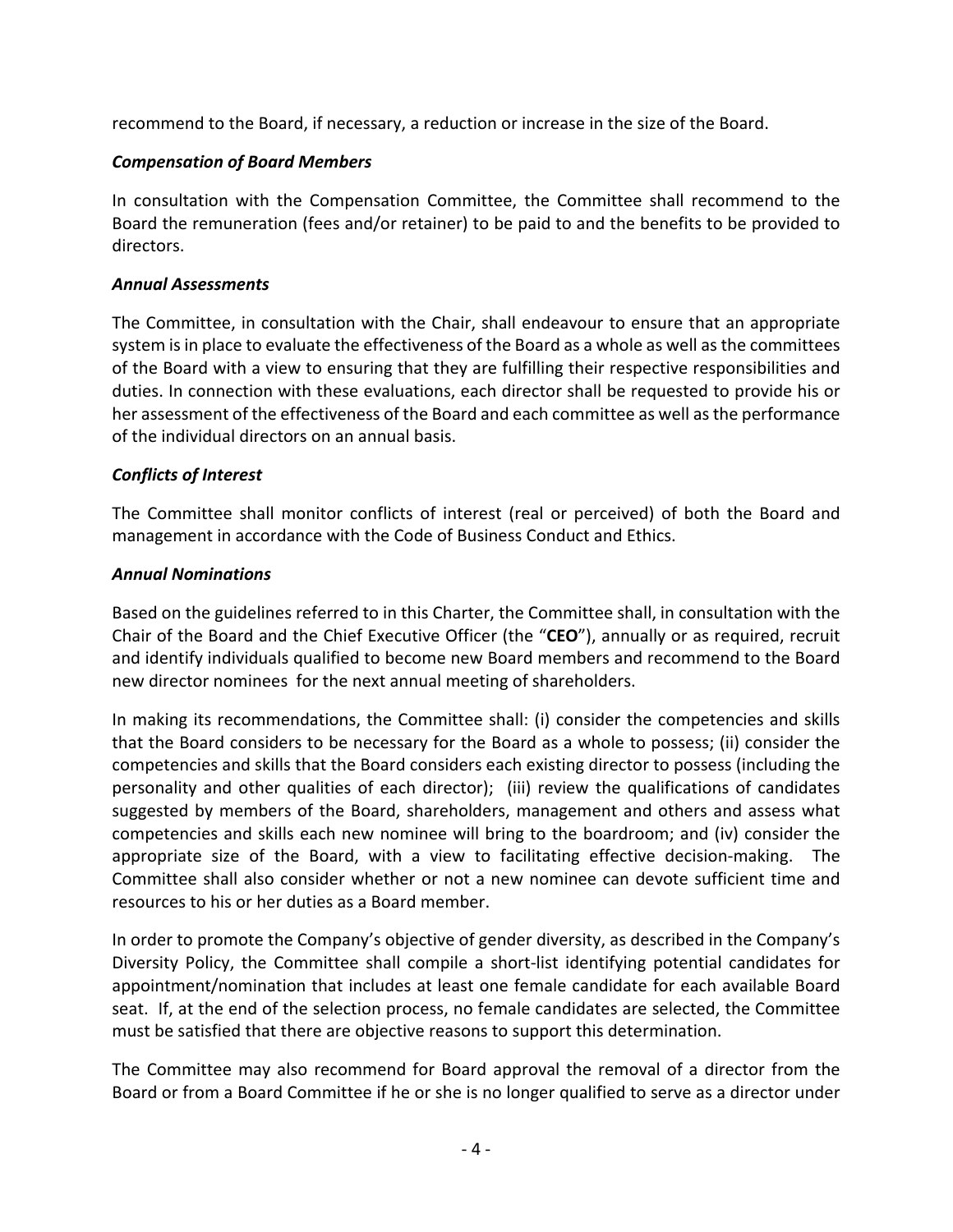applicable requirements or for any other reason the Committee considers appropriate.

The Committee shall also, in consultation with the Chair of the Board annually or as required, recommend to the Board, the appropriate size for each of the committees and the individual Directors to serve on each committee.

On an annual basis, the Committee will (i) assess the effectiveness of the Board appointment/nomination process at achieving the Company's diversity objectives (as described in the Company's Diversity Policy) and (ii) consider and, if determined advisable, recommend to the Board for adoption, measurable objectives for achieving diversity on the Board. At any given time the Committee may seek to adjust one or more objectives concerning the Board's diversity and measure progress accordingly.

#### *Director Resignation*

In an uncontested election of Directors, any nominee for Director who does not receive a greater number of votes "for" his or her election than votes "withheld" from such election (a "**Majority Withhold Vote**") shall immediately tender his or her resignation to the Board of Directors following the Company's annual meeting, such resignation to be effective upon acceptance by the Board of Directors. In this policy, an "uncontested election" shall mean an election in which the number of nominees for Director shall be equal to the number of Directors to be elected. In a contested election, this policy shall not apply and nominees shall be elected by plurality voting.

The Committee shall promptly consider such tendered resignation and recommend to the Board of Directors the action to be taken with respect to such tendered resignation. The recommendation of the Committee may be, among other things, to (i) accept the resignation; (ii) defer acceptance of the resignation until a replacement Director with certain necessary qualifications held by the subject Director can be identified and elected to the Board of Directors; (iii) reject the resignation, but address what the Committee believes to be the underlying reasons for the failure of the Director to be re-elected; (iv) reject the resignation, but resolve that the Director will not be re-nominated in the future for election; or (v) reject the resignation. The Committee shall recommend acceptance of the resignation except in situations where exceptional circumstances would warrant the applicable director continuing to serve on the Board of Directors. If the Committee recommends that the Board of Directors accept the tendered resignation, the Committee shall also recommend to the Board of Directors whether or not to fill the vacancy resulting from the resignation.

In considering a tendered resignation, the Committee is authorized to consider all factors it deems relevant to the best interests of the Company, including without limitation (i) any stated reasons why shareholders withheld their vote with respect to the subject Director; (ii) what the Committee believes to be the underlying reasons for the Majority Withhold Vote, including whether these reasons relate to the incumbent Director's performance as a Director, whether these reasons relate to the Company or another company, and whether these reasons are curable and alternatives for effecting any cure; (iii) the percentage of outstanding shares represented by votes cast and withheld from voting on the election of the subject Director; (iv) the tenure and qualifications of the Director; (v) the Director's past and expected future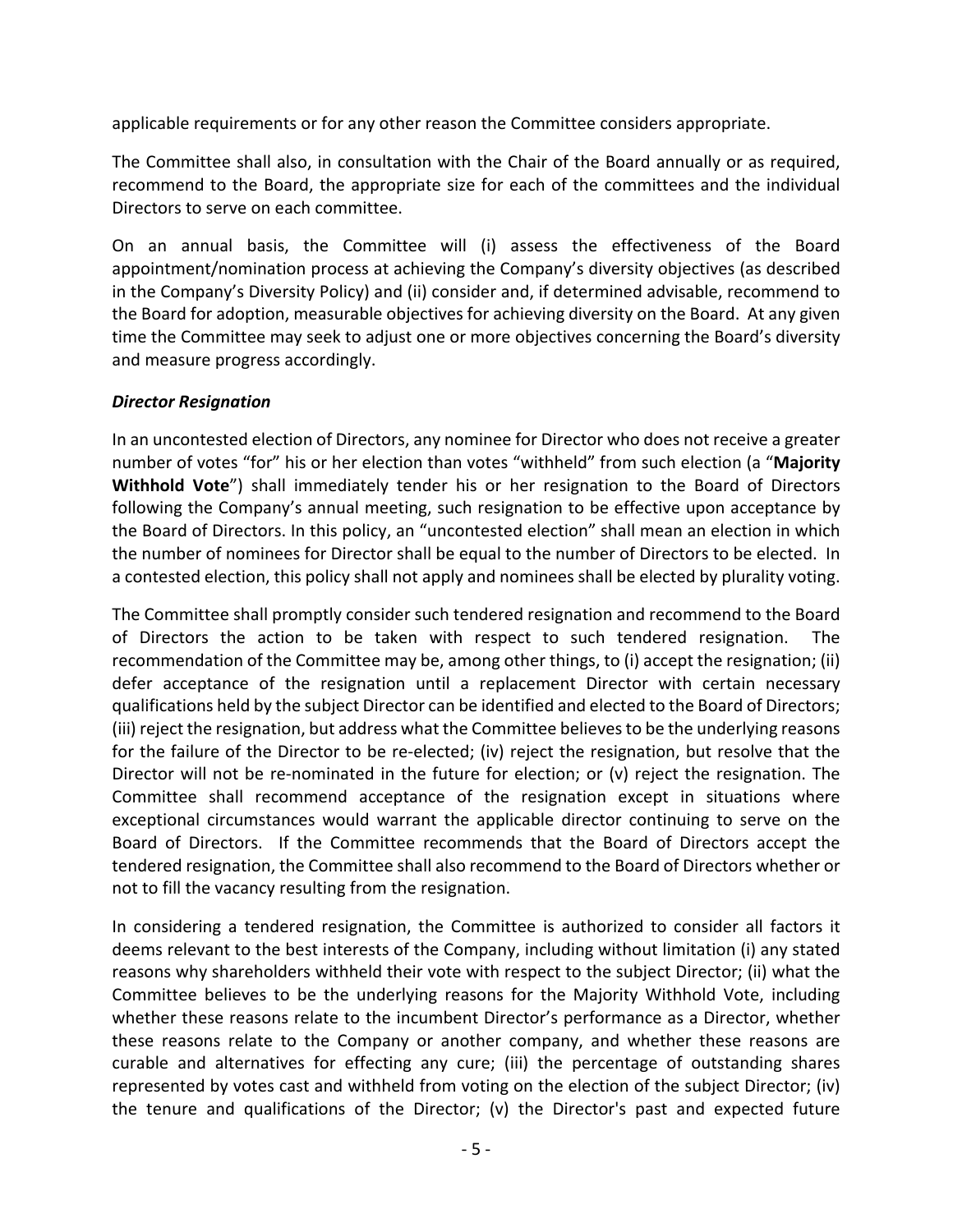contributions to the Company; (vi) the other policies of the Company; (vii) the overall composition of the Board of Directors, including whether accepting the resignation would cause the Company to fail to meet any applicable securities laws and rules of federal and provincial securities commissions and the Toronto Stock Exchange or TSX Venture Exchange, as applicable; and (viii) whether the resignation of the Director could result in the triggering of change in control or similar provisions under any contract by which the Company is bound or any benefit plan of the Company and, if so, the potential impact thereof.

Any Director who tenders his or her resignation pursuant to this policy shall not participate in any meeting of the Committee, if he or she is a member of the Committee, to consider the decision to recommend to the Board of Directors whether his or her resignation shall be accepted. However, such Director shall remain active and engaged in all other Committee and Board of Directors' activities, deliberations and decisions during this Committee and Board of Directors process. If each member of the Committee received a Majority Withheld Vote at the same election, then the independent Directors who did not receive a Majority Withheld Vote shall appoint a committee amongst themselves to consider the resignation offers and recommend to the Board of Directors whether to accept them, provided that if the only Directors who did not receive Majority Withheld Votes in the same election constitute three or fewer Directors, all Directors may participate in the action regarding whether to accept resignation offers.

The Board of Directors shall determine whether to accept or reject the Committee's recommendation within 90 days following the date of the applicable meeting at which the election of directors was considered by shareholders. Any Director who tenders his or her resignation pursuant to this policy shall not participate in any meeting of the Board of Directors to consider the decision whether his or her resignation shall be accepted. In considering the Committee's recommendation, the Board of Directors will consider the factors considered by that Committee and such additional information and factors that the Board of Directors considers to be relevant and shall accept the resignation, absent exceptional circumstances. Following the Board of Directors' decision on the resignation, the Board of Directors shall promptly disclose, via press release, its decision whether to accept the Director's resignation offer including fully stating the reasons for rejecting the resignation offer, if applicable. A copy of such press release shall be provided to the Toronto Stock Exchange or TSX Venture Exchange, as applicable. If a resignation is accepted, the Board of Directors may (i) leave the resultant vacancy in the Board of Directors unfilled until the next annual meeting of shareholders of the Company; (ii) fill the vacancy through the appointment of a Director whom the Board of Directors considers to merit the confidence of the shareholders of the Company; or (iii) call a special meeting of the shareholders of the Company to consider the election of a nominee recommended by the Board of Directors to fill the vacant position.

## *Corporate Governance Overview*

The Committee shall conduct a periodic review of the Company's corporate governance policies and make policy recommendations aimed at enhancing Board and committee effectiveness. The Committee shall review overall governance principles, monitor disclosure and best practices of comparable and leading companies, and bring forward to the Board a list of corporate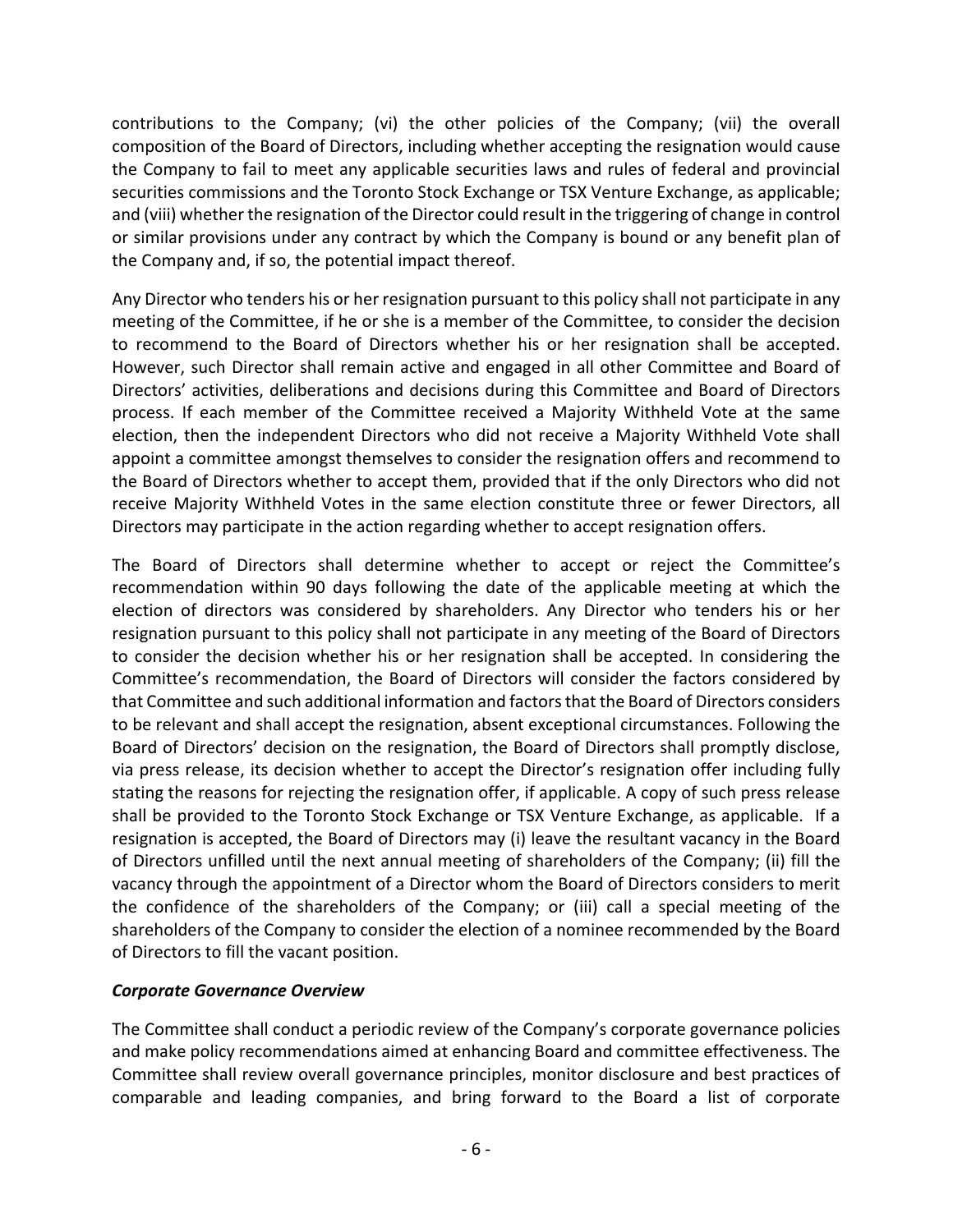governance issues for review, discussion or action by the Board or a Committee thereof.

The Committee shall review the disclosure in the Company's public disclosure documents relating to corporate governance practices and prepare recommendations to the Board regarding any other reports required or recommended on corporate governance.

The Committee shall propose agenda items and content for submission to the Board related to corporate governance issues and provide periodic updates on recent developments in corporate governance to the Board.

The Committee shall conduct a periodic review of the relationship between management and the Board, particularly in connection with a view to ensuring effective communication and the provision of information to directors in a timely manner.

## *Functioning of Committee*

The Committee shall have unrestricted access to Company personnel and documents and the resources necessary to carry out its responsibilities.

## *Education of Board Members*

The Committee shall review, monitor and make recommendations regarding new director orientation and the ongoing development of existing Directors.

In consultation with the Board, the Committee shall ensure that all new directors receive a comprehensive orientation enabling them to fully understand the role of the Board and its committees, as well as the contribution individual directors are expected to make, and the nature and operation of the Company's business.

In consultation with the Board, the Committee shall provide continuing education opportunities for all directors, so individuals may maintain or enhance their skills and abilities as directors, as well as to ensure that their knowledge and understanding of the Company's business remains current.

## *Responsibilities of Board, Committees, CEO and Chair*

The Committee shall review annually the Board of Directors Mandate and the Charters for each Committee of the Board, together with the Position Descriptions of the CEO and Chair of the Board, and where necessary, recommend changes to the Board, taking into account all applicable legislative and regulatory requirements, as well as any guidelines recommended by regulators, the Toronto Stock Exchange or TSX Venture Exchange, as applicable. In addition, the Committee shall recommend procedures to ensure that the Board and the committees function independently of management.

## *Succession Planning*

The Committee shall make recommendations for approval by the Board with respect to succession planning for the CEO (including when necessary the appointment of a new CEO or the